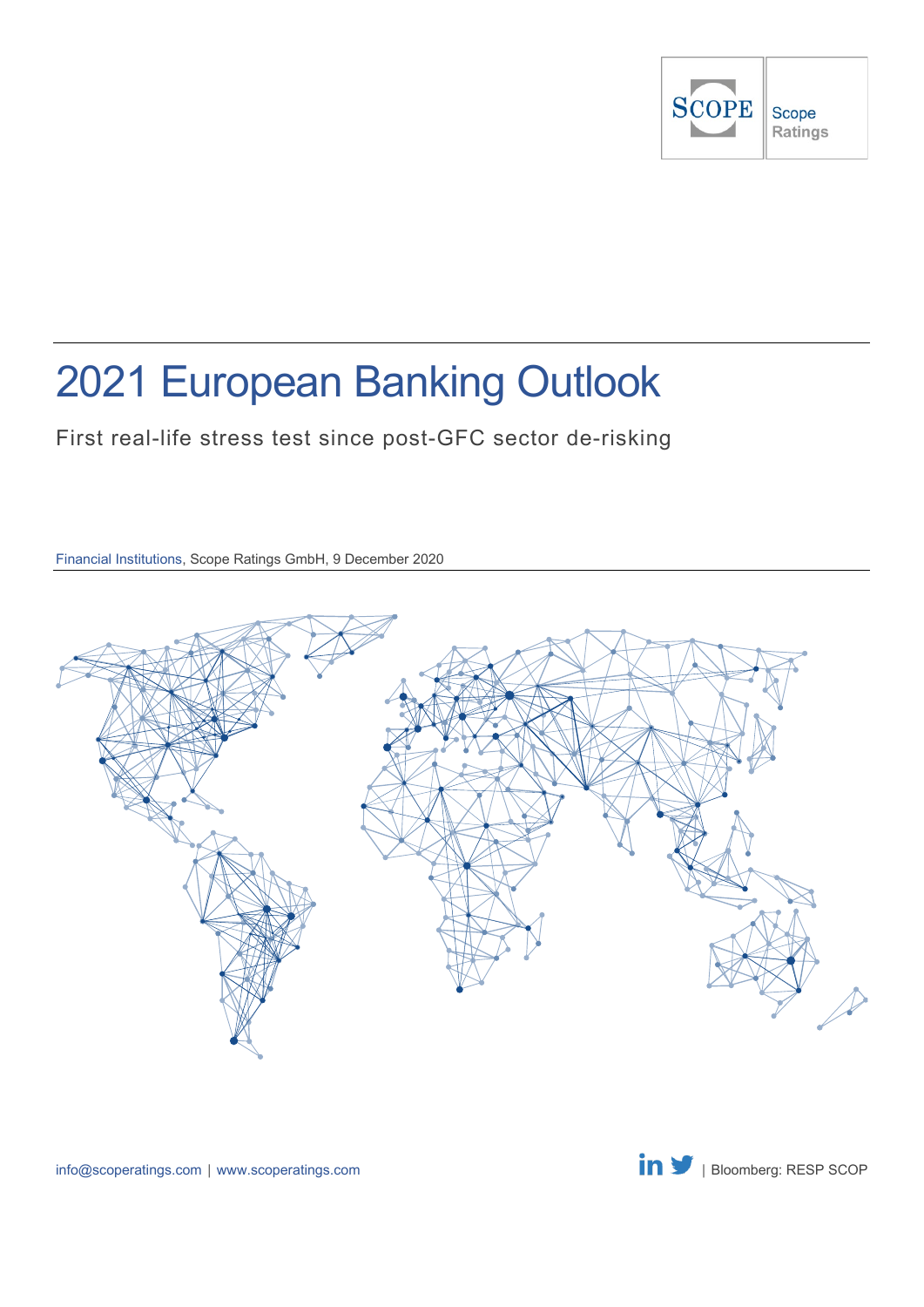

### <span id="page-1-0"></span>**Executive summary**

**European banks have proven resilient in the face of Covid-19. There has been no banking crisis and no bank has come close to resolution. Supportive fiscal, monetary and supervisory policies have offset credit, funding and solvency risks. Most banks entered the current crisis with healthy balance sheets. Balancing the stabilisation effect of the expected economic rebound against asset-quality deterioration, and factoring in business-model adjustments will underpin our rating approach to the European banking industry in the coming year.**

- **No widespread banking crisis.** Supportive fiscal and monetary support will stay in place, as will the pragmatic approach by bank regulators. Strong sector fundamentals will be key to avoiding a worst-case scenario. Banks' resolvability remains questionable until a real test emerges; meanwhile banks are issuing sizeable amounts of subordinated debt with the aim of protecting senior creditors.
- **Concerns over asset-quality cliffs are misplaced.** Authorities will err on the side of caution when tightening their regulatory stance; most banks will be able to absorb high credit costs through their preimpairment profits.
- **Banking is and will remain a value-destroying business for equity investors, which provides the push for an accelerated adjustment of business models.** The combination of low and flat yield curves and high capital requirements will continue to dog bank profitability. With very few exceptions, banks will not clear their implied cost of equity next year.
- **The release of trapped capital will go hand in hand with visibility on asset quality and earnings.**  Supervisors will resist industry calls to reinstate dividends and buybacks for as long as uncertainty over credit losses remains. The current blanket approach will morph into a more differentiated one, but we expect supervisory authorities to remain sceptical about banks normalising their dividend policies.

**Branch reductions and M&A will characterise the sector in 2021 along with increased digital and ESG-related initiatives.** Faced with revenue pressure and penetration of digital channels, banks will strive to accelerate the reduction of their physical distribution costs to protect pre-provision profitability. Domestic M&A can achieve that at the same time as allowing economies of scale in IT investments.

• **Recognition of banks' post GFC de-risking.** After an initial scare in March, bank credit performed well in 2020. This is in contrast to equity under-performance on the sector. We believe the Covid crisis will validate industry claims of de-risking post GFC, as well as their status as utilities.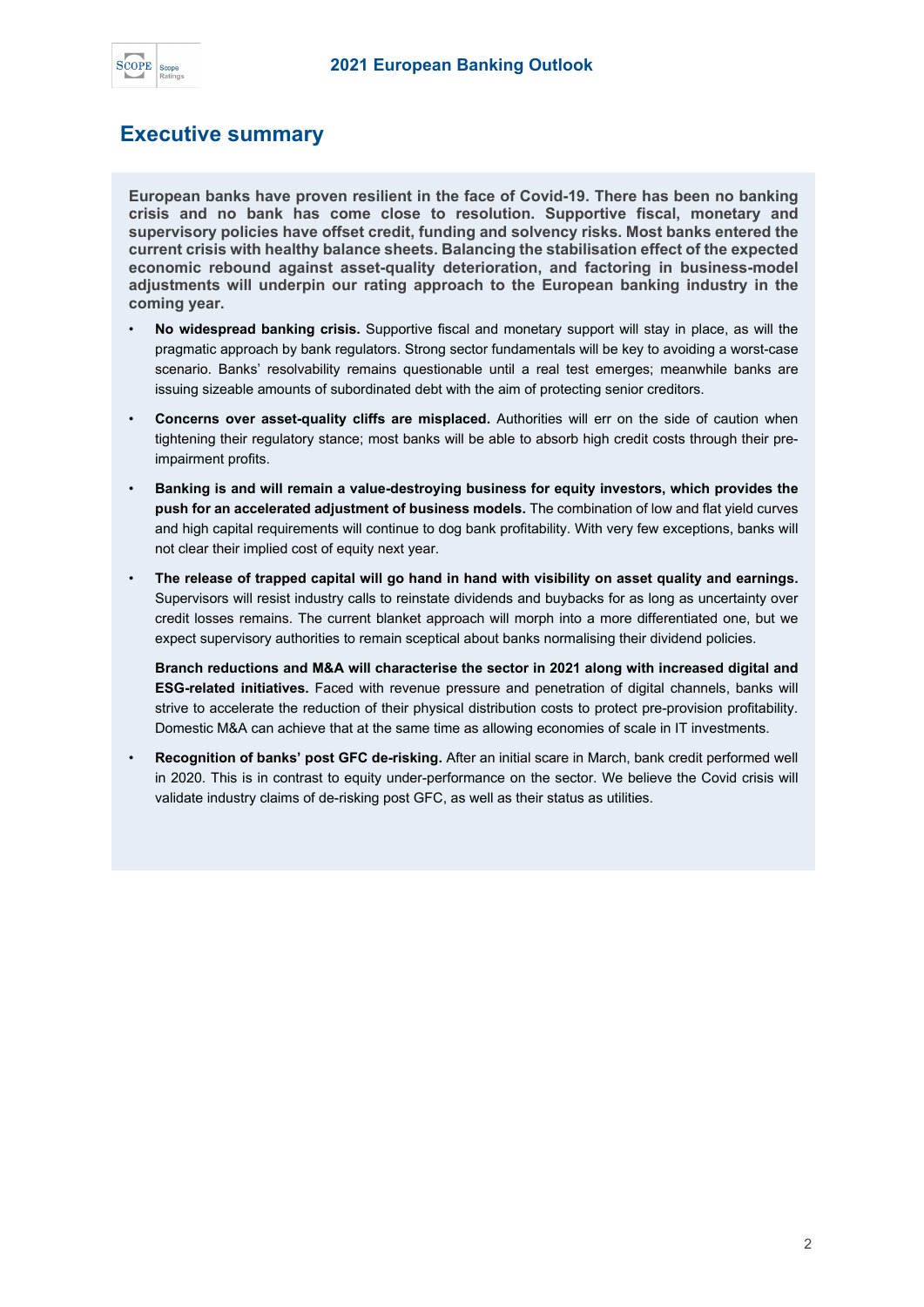

### **Contents**

### **Scope Financial Institutions Ratings**

#### **Dierk Brandenburg**

Managing Director, Head of Financial Institution Ratings [d.brandenburg@scoperatings.com](mailto:d.brandenburg@scoperatings.com)

**Marco Troiano, CFA**  Executive Director [m.troiano@scoperatings.com](mailto:m.troiano@scoperatings.com)

**Alvaro Dominguez**  Associate Analyst [a.dominguez@scoperatings.com](mailto:a.dominguez@scoperatings.com) **Pauline Lambert**  Executive Director [p.lambert@scoperatings.com](mailto:p.lambert@scoperatings.com)

**Alessandro Boratti** Associate Analyst [a.boratti@scoperatings.com](mailto:a.boratti@scoperatings.com) **Nicolas Hardy** Executive Director [n.hardy@scoperatings.com](mailto:n.hardy@scoperatings.com) 

**Andre Hansen**  Associate Analyst [a.hansen@scoperattings.com](mailto:a.hansen@scoperattings.com%09) **Chiara Romano**  Associate Director [c.romano@scoperatings.com](mailto:c.romano@scoperatings.com)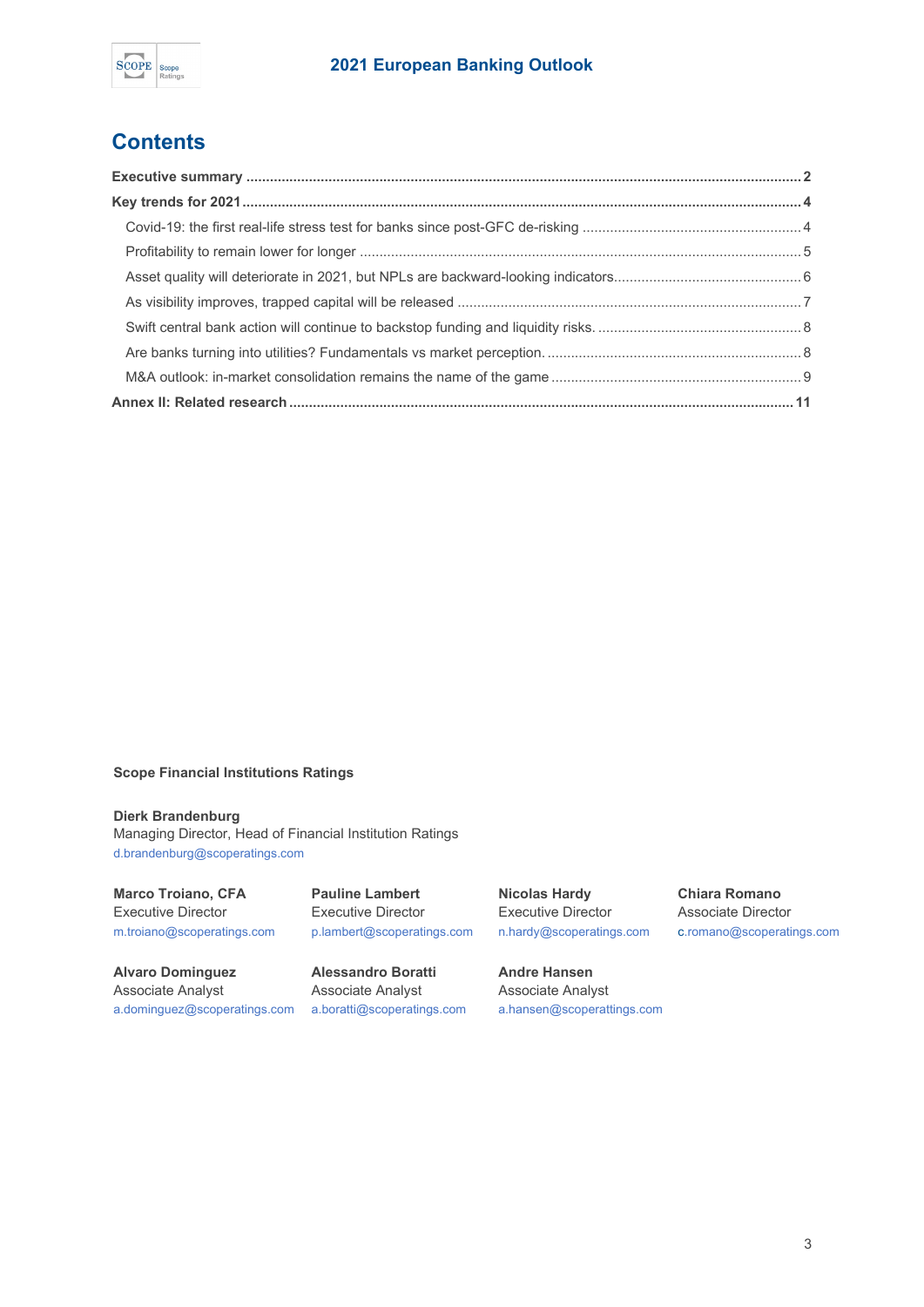

### <span id="page-3-0"></span>**Key trends for 2021**

We expect bank profitability to remain subdued in 2021, but the sector should avoid large losses and capital erosion as a whole, helped by supportive monetary and fiscal policy and pragmatic supervision.

Asset quality will deteriorate, as moratoriums gradually expire and leave some weaker borrowers exposed. As uncertainty starts to dissipate, banks will restart dividend payments, though perhaps at a lower level than before the crisis, at least initially.

With limited room for growth, ongoing challenges to margins from the interest-rate environment, and the need to scale up IT investments, banks will continue to seek cost savings from their distribution networks.

The recent flurry of M&A activity and speculation will continue, and we expect domestic deals to remain the option of choice, due to their stronger industrial logic.

### <span id="page-3-1"></span>**Covid-19: the first real-life stress test for banks since post-GFC de-risking**

Since the global financial crisis, the European banking industry has moved in a much safer direction, with new regulations triggering a profound re-think of business models and risk/return combinations.

The Capital Requirements Regulation and Directive, the Bank Recovery and Resolution Directive and their subsequent updates have led to significant reductions in leverage, while more proactive supervision has led to the de-risking of legacy bad assets.

For their part, a new breed of bank managers has steered business models away from risky and capitalintensive activities to lower profitability businesses and shed the aggressive cash-financed acquisition model.

Since the creation of the European Banking Union, credible regulatory stress tests have validated the narrative of a safer, more stable European banking industry. Stress-test failures have been few and far between in recent years and limited to marginal players whose balance sheets were irreparably damaged by the previous credit cycle.

But the proof of the pudding is in the eating, and the Covid crisis is the banking sector's first real-life stress test since the GFC. Despite deep damage to the economy, we see no signs yet of a banking crisis. This is partly the result of the significant fiscal policy response that has included direct public-sector support to households and companies in the form of grants, generous furloughs, and tax breaks. It is also due to the material relaxation of accounting and solvency requirements which has provided banks and their clients with breathing room.

In addition, the strong financial fundamentals of banks entering the crisis, played a paramount role in avoiding a credit crunch that would otherwise have exacerbated the initial output shock of the lockdowns.

At the end of September 2020, European banks' balance sheets were 4.4% larger than a year before, bloated by TLTRO liquidity and central bank asset purchases. Loan growth was there too, though RWAs were down at most lenders. This was in large part due to the lower risk-weight of lending under public guarantee schemes. We note, however, that they are not all fully guaranteed and will not fully benefit from public backstops if asset quality deteriorates.

According to the EBA's stocktake on moratoriums and public guarantees published in November 2020, EU banks had EUR 162bn in exposures under public guarantees as of June 2020, with the corresponding RWA figure being only EUR 29bn. The implied average risk-weight of 18% is one third of the average riskweight for non-financial corporations not under public guarantee schemes (54%).

#### **Figure 1: Banks have kept the taps open in 2020 (% growth 9M 2020 vs 9M 2019)**



Source: SNL, Scope ratings

Note: Sample of top 50 European banks by total assets

**Figure 2: State-guaranteed loans % Total loans to nonfinancial companies, by country**



Source: Bruegel, Bank of England, Bundesbank, Bank of Spain, Bank of Italy, Bank of England, Banque of France. Note: Italy and Spain's total loans to NFC figures as of June 2020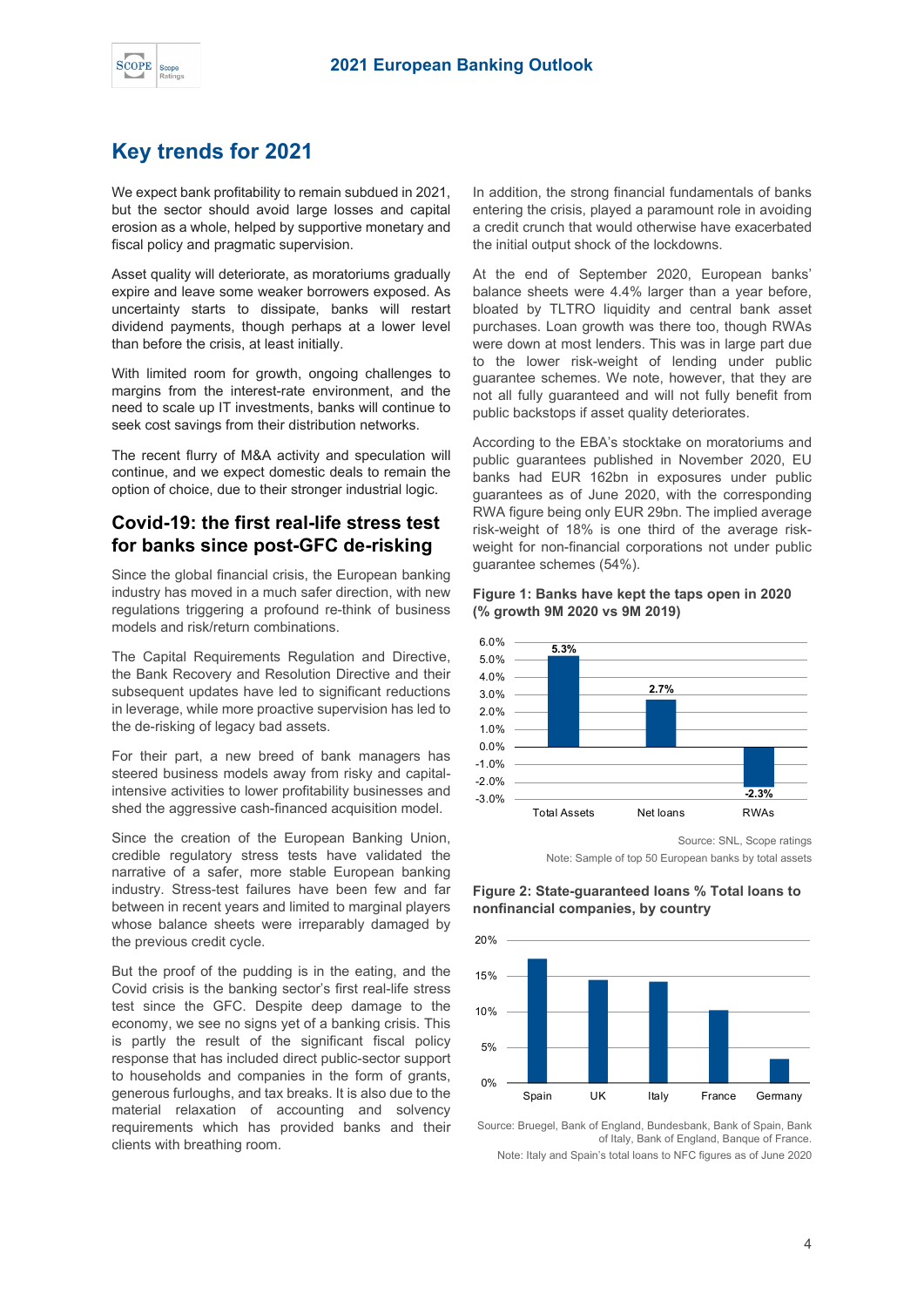But we are not out of the tunnel yet. Achieving herd immunity through vaccinations is still several months away, and there remain several question marks over the strength of the economic rebound and the depth of the credit cycle. Public support measures are expected to taper in 2021, leading to a belated increase in nonperforming loans. The path of fiscal consolidation and monetary normalisation is highly uncertain. The only certainty is the increased size of the public-debt stock and central-bank balance sheets along with a reengagement of the sovereign-bank nexus in highlyindebted euro area economies. Authorities will have to walk a tightrope, with limited room for mistakes.

Scope's baseline scenario reflects the second round of lockdowns in Europe followed by a bumpy recovery in 2021. On this basis, Scope expects the euro area economy to recover by 5.6% in 2021, after a severe 8.9% contraction in 2020.

How banks navigate the Covid recession and its aftermath will shed light on whether the new regulations were successful in ensuring that the sector has turned from a source of financial instability into a stabilising factor at a time of high macroeconomic volatility.

One key area to monitor is the extent to which banks will continue to support the economy throughout the late phases of the pandemic and through the rebound. Worryingly, the latest ECB lending survey data points to tightening credit standards in the euro area.

### **Figure 3: Expected change in credit standards, next 3 months – Households**



**Figure 4: Expected change in credit standards, next 3 months – Corporates**



Source: ECB, Scope Ratings

### <span id="page-4-0"></span>**Profitability to remain lower for longer**

It is too early to draw conclusions on the longer-term impact of the pandemic on bank asset quality. The full extent of the economic damage to the economy and to bank balance sheets still carries a degree of uncertainty.

But one takeaway we can have confidence in is that public-debt sustainability is even more dependent than before on negative real interest rates. The lowrate/flat yield-curve environment that has dogged bank profitability throughout most of Europe in recent years is here to stay.

Markets that managed to stay at higher levels before the pandemic such as Norway, the UK, and the US have now moved into this environment. This year, banks' top lines have been resilient mostly because of a strong performance in trading, and support from attractively priced TLTROs that reversed the cost of negative policy rates. Core banking revenues nevertheless suffered from the lower levels of activity, which means that diversification of revenues appears as a major differentiating factor among banks.

#### **Figure 5: Return on average equity, historical**



Note: Sample of top 50 European banks by total assets

Faced with persistent revenue challenges, bank management will reduce the cost base to protect preprovision profitability. We expect more cuts to physical distribution networks because 2020 lockdowns have catalysed the move to digital banking channels.

Several banks have announced cuts to their branch networks, either as part of merger plans (Bankia/Caixabank, Intesa/UBI) or as part of standalone rationalisations (Sabadell, Santander, Commerzbank, Deutsche Bank).

Svenska Handelsbanken, historically focused on customer proximity in its strategic approach, announced a material reduction in its domestic bank franchise, from 380 branches to 180. Société Générale plans to consolidate its French network into 1,500 branches from 2,100 currently.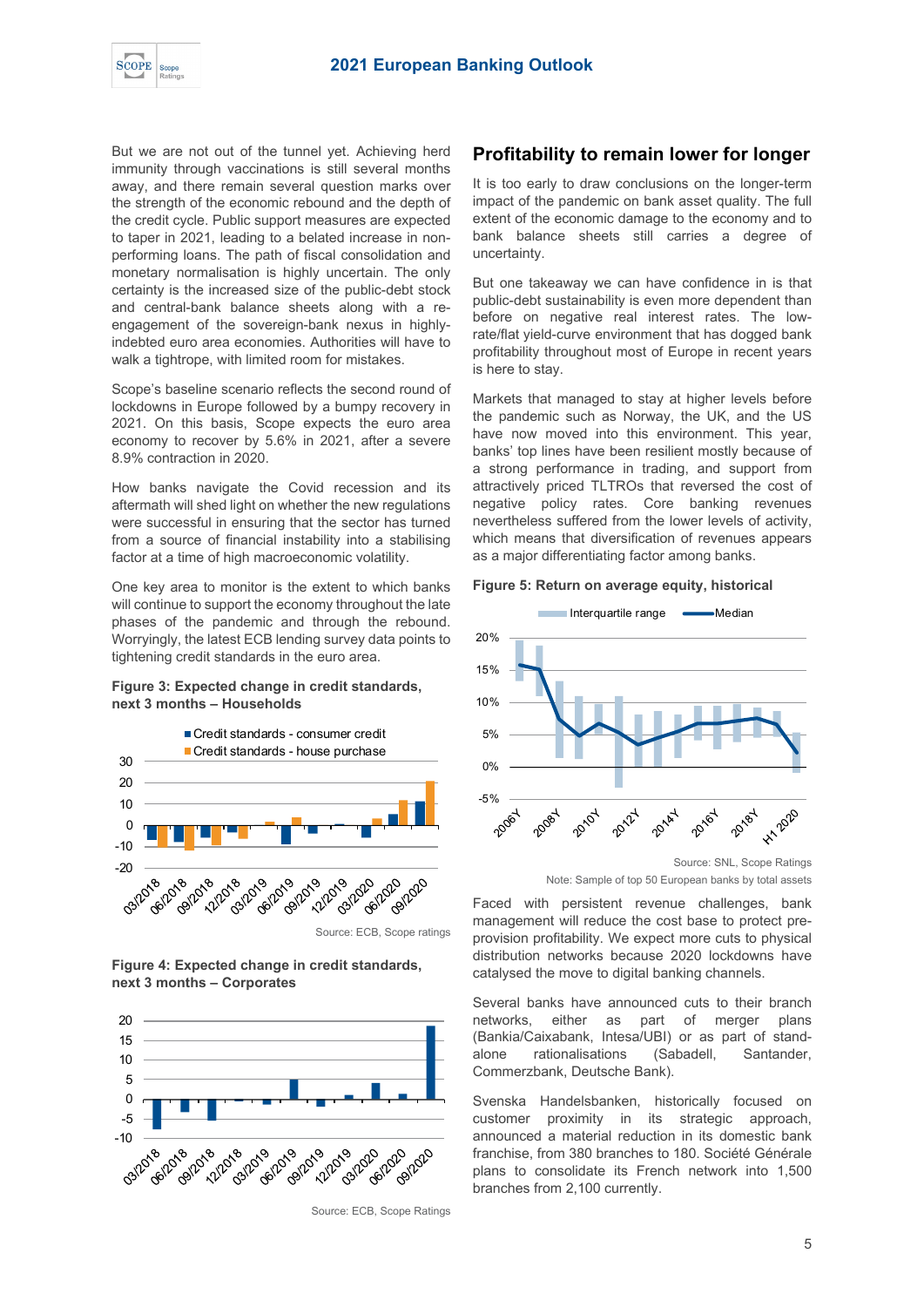

In-market consolidation may be a key avenue to achieving cost savings; we see material room for further consolidation in Italy and Germany, where branch numbers are expected to fall by 10% this year, and, to a lesser extent, in the UK and Spain.

**Figure 6: Cost-to-income ratio, historical**



Source: SNL, Scope Ratings Note: Sample of top 50 European banks by total assets

The sector's cost of risk will remain elevated in 2021 – though we expect most banks to maintain a positive bottom line this year.

Banks have already booked significant provisions under IFRS 9 in anticipation of future deterioration in the loan book. We think more will be coming in 2021; this time not related to macro-scenario adjustments but to actual asset-quality deterioration.

**Figure 7: Pre provision profit (PPP) compared to loan loss provisions (LLPs), scaled by net average customer loans - Historical**



Source: SNL, Scope Ratings

Notes: Sample of top 50 European banks by total assets. Vertical bars reflect range between the first and third quartile of the peer group

### <span id="page-5-0"></span>**Asset quality will deteriorate in 2021, but NPLs are backward-looking indicators**

The multi-year trend of declining NPLs has come to an end, and 2020 will mark the bottom in sector NPL ratios. Bad loans will start increasing again in 2021, as moratoriums expire, public support is lifted, and some borrowers declare themselves insolvent when left on their own.

So far, banks have shown resilience, including on their headline asset-quality metrics. Few customers have defaulted, and this has been reflected by stable, or even declining, NPL ratios.

But the low number of insolvencies hides a more concerning picture. Outside of manufacturing, many small businesses, especially in the retail and hospitality sectors, have seen a collapse in their activity levels, and have often increased their recourse to debt, just as revenues and profits collapsed. They have avoided filing for bankruptcy thanks to public support, and the willingness of banks to refinance at affordable rates.

The ECB corporate vulnerability indicator, based on a broad set of indicators related to leverage, debt service capacity, level of activity, profitability and liquidity, shows a very sharp deterioration in corporate credit quality in 2020 – something that may only show up on banks' balance sheets at a later stage.

#### **Figure 8: Corporate insolvencies have declined despite a sharp worsening of their fundamentals.**



Note: the banks in this EBA's sample represent 95% of total loans to HHs and NFCs in the EBA reporting sample. The EBA's supervised entities cover about 80% of the total assets of the EU banking sectors

Payment holidays have played an important role in supporting borrowers' viability in the short run. According to EBA data, loan moratoriums accounted for over 20% of loans in Cyprus, Hungary, and Portugal and over 10% of loans in Italy, Greece, and Ireland. Initially, programmes were only expected to last only a few months in most countries, but several countries (including Italy and Portugal) have extended them.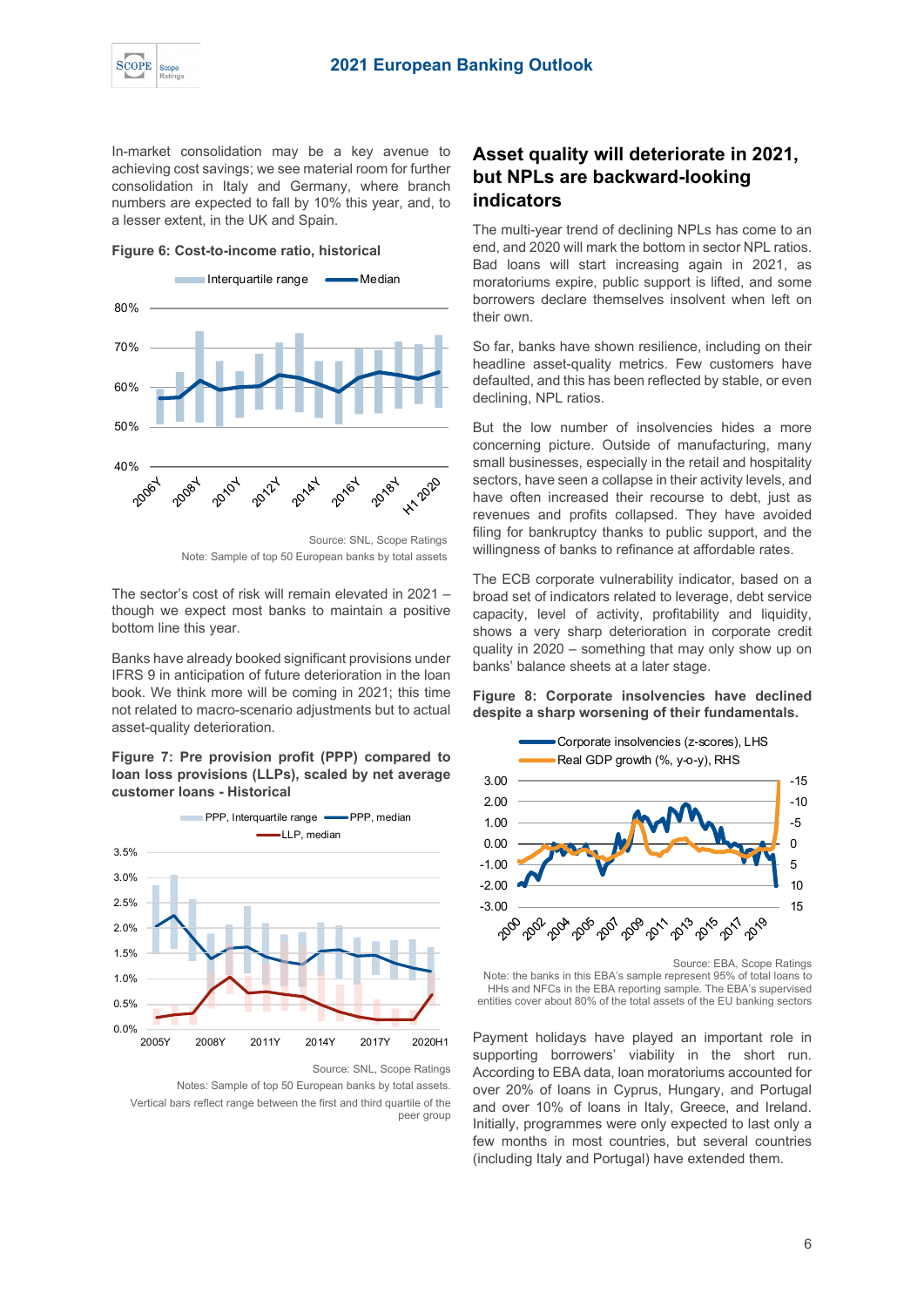The performance of loans under moratorium is a key question mark for how asset-quality trends develop in 2021. Evidence for already-expired moratoriums is encouraging, with many borrowers returning to full performance. But this cannot be extrapolated to the stock of loans still under moratorium – a degree of positive-selection bias in the sample needs to be discounted.

#### **Figure 9: Loans to HHs and NFCs granted moratoriums as a percentage of total loans to HHs and NFCs by country – June 2020**



Source: EBA, Scope Ratings

Notes: The banks in this EBA's sample represent 95% of total loans to HHs and NFCs in the EBA reporting sample. The EBA's supervised entities cover about 80% of the total assets of the EU banking sectors. Cyprus (48.1% of total loans, 100% within 6 months) not included.

## <span id="page-6-0"></span>**As visibility improves, trapped capital**

**will be released**

As the pandemic hit, supervisors in Europe were quick to demand that banks abstain from distributing capital. The blanket ban on dividends is a rational supervisory move to keep capital in the sector in the face of very low visibility over the scale of credit losses.

By not paying dividends, banks generated additional capital in 2020, bucking a trend of relative stability over the most recent past.



### **Figure 10: Transitional CET1 ratio – Historical**

Notes: Sample of top 50 European banks by total assets. Vertical bars reflect range between the first and third quartile of the

peer group

Together with the relaxation of capital requirements in March, most European banks now sit on material

capital excesses over their SREP requirements, and have comfortable buffers to MDA triggers – the level at which, according to European capital regulations, legal restrictions on dividends, AT1 coupons and bonuses are triggered.

#### **Figure 11: Headroom to MDA-relevant requirements, Q3 2020**



Source: SNL, Company data, Scope Ratings

Some banks with larger MDA buffers lament that the blanket approach to distributions is unwarranted, and that the dividend ban should be lifted. So far at least, most supervisors have been unwilling to soften their stance, as the economic outlook remains highly uncertain.

In October 2020, Andrea Enria, the head of the ECB's supervisory arm, confirmed in a press interview that he would want more clarity over the economic outlook to greenlight dividend resumptions. The ultimate decision lies with the European Systemic Risk Board, which meets on 15 December 2020. Some supervisors such as in Sweden and Denmark have indicated a move away from broad to more bank-specific restrictions but will be looking to the ESRB for guidance before making changes.

We believe supervisors may initially resist the pressure but will eventually have to give in as visibility over 2021 earnings improves and allow a gradual reinstatement of dividend payments.

The relaxation could be differentiated depending on the degree of concern supervisors have with respect to individual lenders. The setting of higher Pillar 2 Guidance could be the avenue of choice for supervisors to lift the blanket ban while still pushing individual banks to retain additional equity above the MDA trigger to cover potential capital erosion in a worst-case scenario.

Rushing to distribute excess capital may be shortsighted, however. Keeping some degree of financial flexibility at a time of high uncertainty is not just a prudent choice to protect banks in case of further cyclical downside (a scenario not to be excluded, yet) but also provides the firepower to buy out fledgling competitors at bargain-basement prices.

In addition, we flag the reputational risk related to large dividend payment announcements at a time when society and the economy at large are suffering, and banks' performance has benefited from material public

Source: SNL, Scope Ratings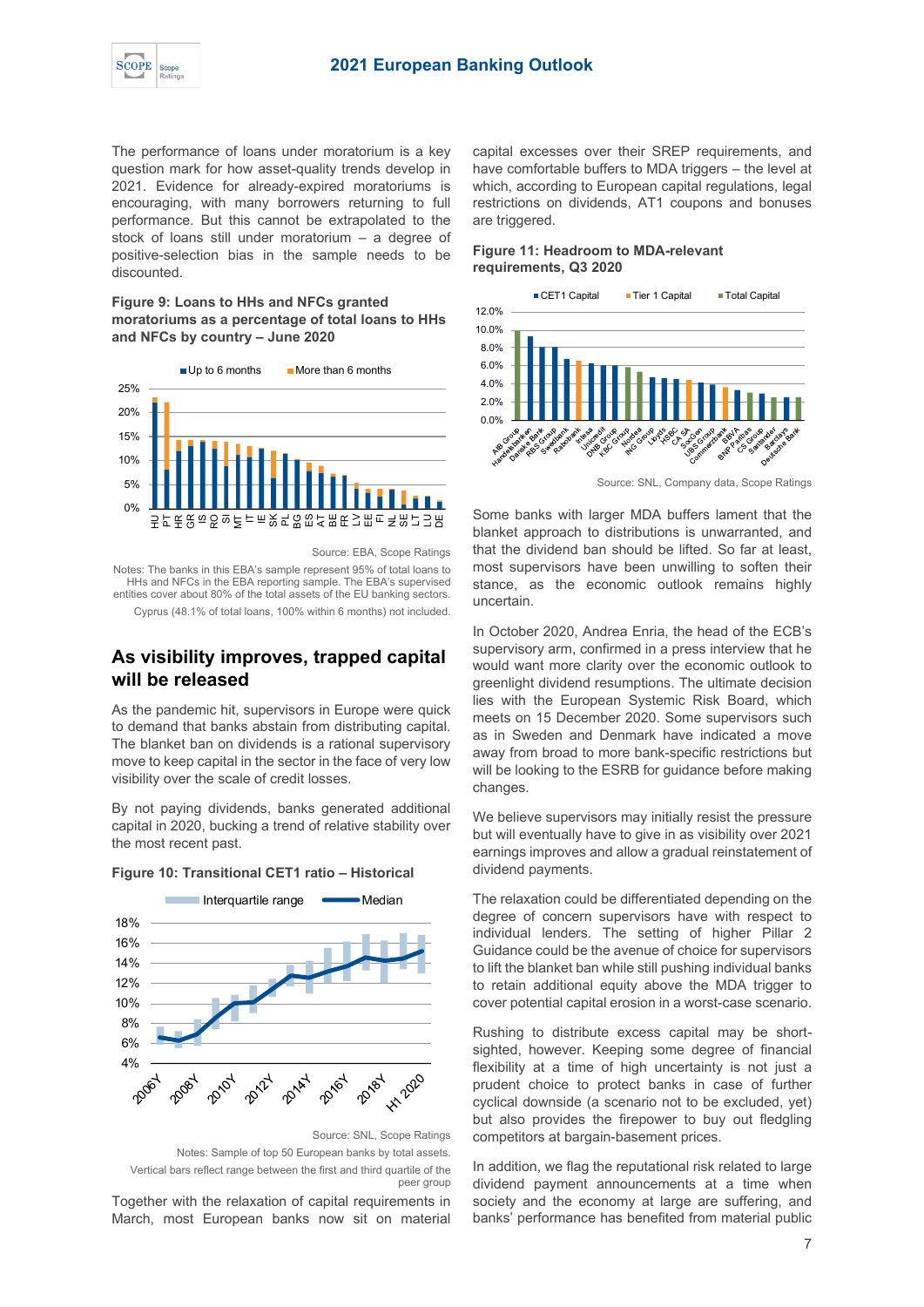

support. Banks have so far managed to avoid negative headlines and painted themselves as part of the solution to the crisis. They should not throw this reputational gain away.

### <span id="page-7-0"></span>**Swift central bank action will continue to backstop funding and liquidity risks.**

We do not believe there is an imminent risk to bank liquidity. For many years, central bank liquidity programmes have neutralised liquidity risk for banks with sufficient collateral. As a result, liquidity positions improved in 2020. We believe liquidity conditions will remain supportive in 2021 because central banks will err on the side of caution before they start tapering.

Euro area banks have drawn roughly EUR1.5trn of funds from the TLTRO auctions of June and September alone, boosting their liquidity reserves. We believe liquidity conditions will remain supportive in 2021, as TLTRO 3 lines have a three-year maturity, and the programme could be extended by further auctions beyond 2021.

An increase in maximum borrowing allowances (50% of eligible loans, up from 30%), optionality around early repayments, and very attractive pricing (50bp below the deposit rate until June 2021 so long as banks do not deleverage) contributed to the success of the TLTRO 3 programme. Collateral availability is supported by a loosening of eligibility rules since April, which could be extended if need be.

While more central banks, notably the Bank of England, are pondering the move towards negative rates, the ECB is likely to take more steps to mitigate the impact of asset purchases and excess liquidity on its banking sector.

Central bank deposits will be excluded from the leverage ratio, in line with other major economies, and the ECB has the option to increase the deposit-rate tiering multiplier on the reserve requirement to offset the cost of liquidity, especially in case of further rate cuts.

A note of caution is warranted regarding the longer-term prospects for bank liquidity and the possibility that banks remain dependent on central bank funding well beyond the current crisis. But this is more of a mediumterm issue rather than an immediate concern.

**Figure 12: Reliance on central bank funding of euro area banks** 



Source: ECB, Scope Ratings Note: Sample of top 50 European banks by total assets. Vertical bars reflect range between the first and third quartile of the peer group

### <span id="page-7-1"></span>**Are banks turning into utilities? Fundamentals vs market perception.**

Over the past decade, a combination of tighter regulations, higher capital stacks, reduced risk and lowyielding business models have significantly reduced the returns available to bank equity investors. Rather than reducing their required cost of capital, equity markets have reacted with steep discounts on banks' book values, raising questions about the long-term viability of the sector.

Judging by bank equity under-performance this year, the market is not convinced that the sector has successfully reduced risks. Despite their substantial derisking over the past decade, European banks have remained high Beta stocks, under-performing the broader market on down days.

#### **Figure 13: Banks' equity beta still does not reflect the sector's deleveraging and derisking**



Source: Macrobond, Scope Ratings

Note: beta calculated on 12 month rolling daily returns; STOXX Europe 600 Banks vs STOXX Europe 600

We believe such an ominous performance is due to the combination of several factors. Extending credit with a flat yield curve, slim risk margins and low leverage is a value-destroying business. Few banks can successfully cross-sell their banking clientele insurance and wealth management products.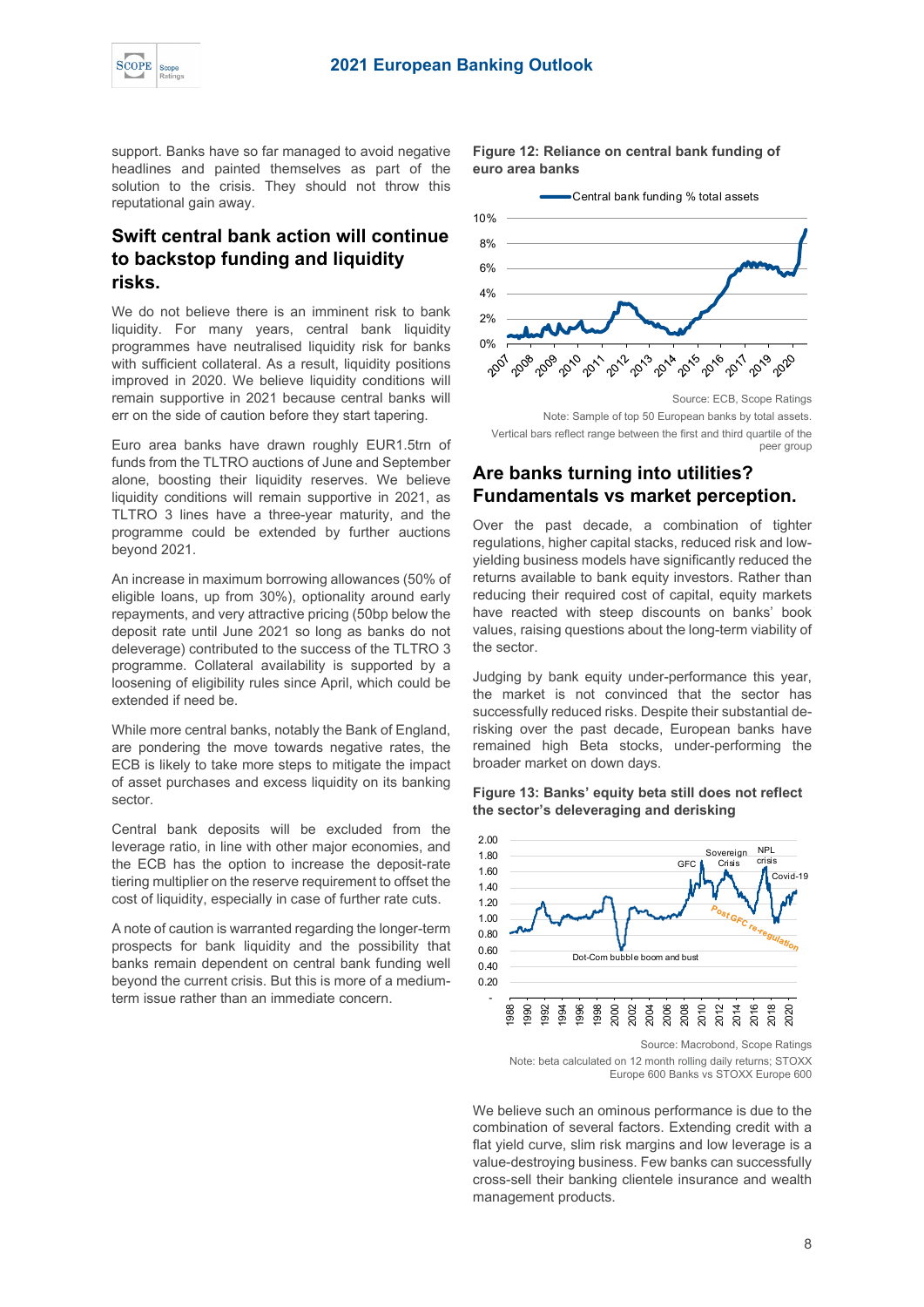

With profitability permanently depressed by low interest rates and lack of profitable growth opportunities, many European bank CEOs embraced capital return as the strategy of choice to maximise shareholder value, raising expectations of generous dividend pay-outs and share buybacks. The supervisory blanket ban on bank dividends threw a spanner in the works, leaving the sector without an attractive equity story (no prospect of either growth or stable dividend yield).

The recent flurry of M&A activity shows just how cheap valuations had become for the sector. Trapped excess capital makes banks natural investors in other banks. Cost synergies add to the industrial logic, and we expect more deals to follow the deals already announced in Italy and Spain.

Looking at the sector from the perspective of a credit analyst leads to a much more positive assessment, as reflected in the pricing of AT1 securities in 2020 which once again materially outperformed bank equity. In addition, the consolidation of second and third-tier players into stronger competitors has further supported secondary market performance of smaller names.







Capital, liquidity and asset-quality metrics of many banks look better today than at the start of the year. Perhaps more importantly, the pandemic showed that in times of crisis, politicians, supervisors, and central banks are willing to extend significant help to the banking sector. No major European bank has come close to resolution this year; nor will any in the near future in our view.

Credit markets took note. After an initial scare in March, senior spreads tightened close to pre-crisis levels. Our view is that banking is indeed becoming more and more utility-like and that the sector is turning to be what it should be: boring.

Across our coverage of about 75 banking groups in Europe, we have only had a handful of rating downgrades, and around 15 negative outlook changes, mostly related to banks with pre-existing financial health issues e.g. an unsustainably low level of pre-provision profitability, still-high levels of NPLs or high risk concentrations – including to domestic sovereign debt.

#### **Figure 15: Scope's FI team outlook distribution**



Source: Scope Ratings

Note: the inner ring shows the outlook distribution as of 2 January 2020, the outer ring the distribution as of 13 November 2020

### <span id="page-8-0"></span>**M&A outlook: in-market consolidation remains the name of the game**

In 2020, there was a noticeable pick up in M&A activity in Europe. Some very high profile deals in Italy (Intesa/UBI) and Spain (Caixabank/Bankia) drew investor attention, but a lot more has been going on under the radar – for example, among small mutual banks in Germany, savings banks in Norway and the Italian operations of Credit Agricole and regional lender Credito Valtellinese.

Several other negotiations were confirmed, including between Unicaja and Liberbank, and between BBVA and Sabadell (although the latter were called off after a week). Persistent rumours around mergers between small and mid-tier banks in Italy and Germany abound.

The clarifications from the SSM in the summer of 2020 about the supervisory approach to mergers has catalysed the process. Supervisors will not get in the way of sound merger projects through higher capital requirements; something we believe had previously put off bank management from seriously engaging in consolidation projects such as between Commerzbank and Deutsche Bank in 2019.

Despite clear supervisory encouragement of crossborder deals and risk sharing, consolidation is happening within national borders. The Credit Agricole bid for Creval is essentially a domestic deal, as Credit Agricole already controls a sizeable bank in Italy.

BBVA's move to exit the US market and the attempt to strengthen its domestic franchise with Sabadell is indicative of the better economics for domestic deals.

Aside from the supervisory green light last summer, we have identified three forces behind the recent revival of M&A activity:

• a rethink of distribution is more pressing now than at any time since the global financial crisis. Banks have more branches than they need. Covid-19 lockdowns have accelerated the move to digital channels,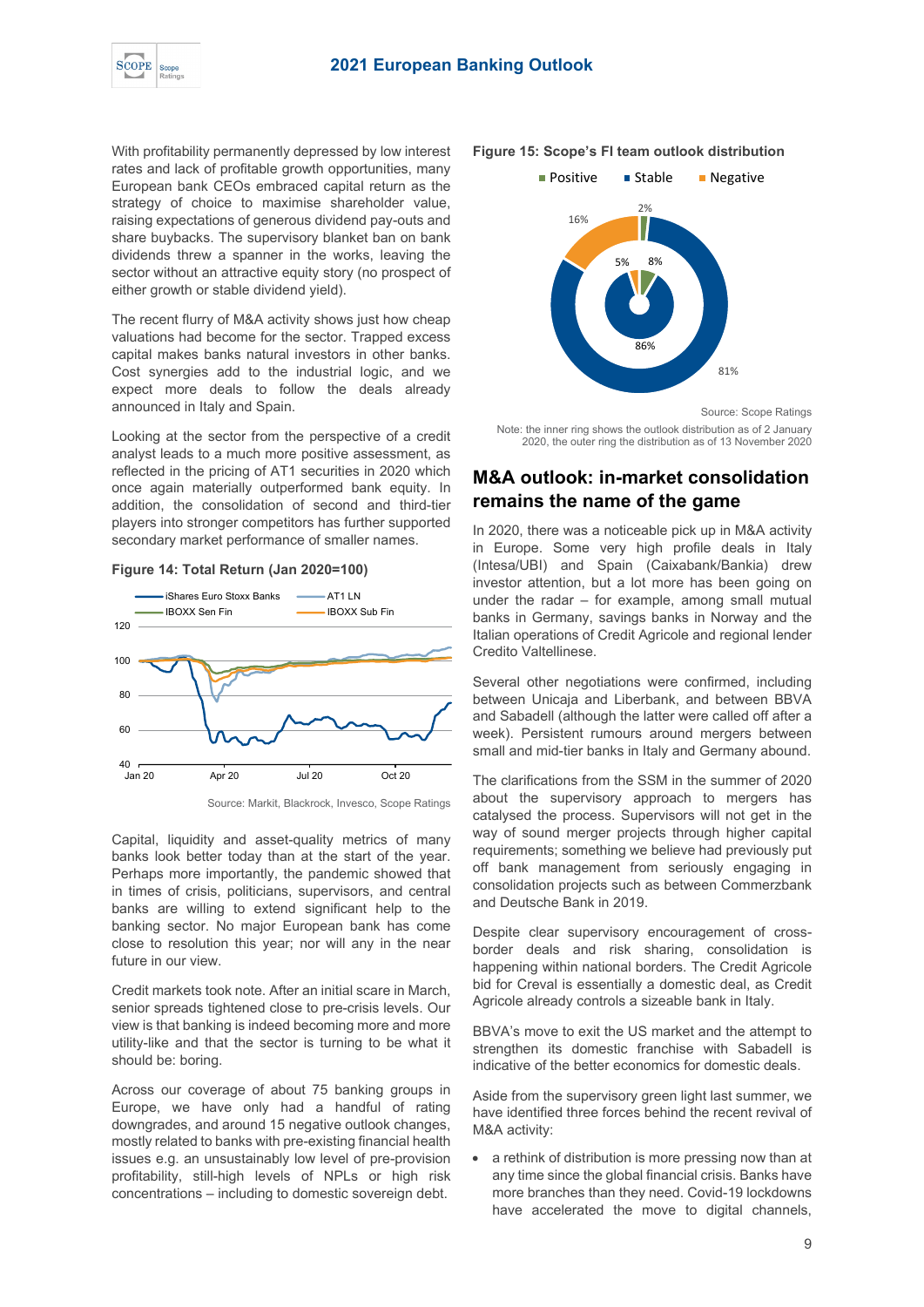

including for older customers, raising the cost of carrying obsolete distribution networks. This is especially true in systems characterised by a high number of bank branches, such as Germany, France, Spain, or Italy. M&A can accelerate the reduction of such branch networks.

- The economic drivers are very strong. The recession caused by Covid-19 has not yet produced catastrophic impacts on asset quality or cost of risk, but it has enshrined the negative rates/flat yield curve outlook. This environment is highly damaging to bank revenues, and cost cutting is the main managerial lever to protect the bottom line. The value of cost synergies is higher than before.
- Trapped excess capital and low share prices make acquisitions more attractive. Bank equity valuations have tanked due to a combination of the adverse rate environment leading to low profitability, investor scepticism around book values, and the blanket dividend bans preventing excess capital from leaving the system. Unable to pay dividends, buy back shares or find enough lending opportunities to deploy capital organically, bank management is turning to inorganic growth to deploy excess capital.

We see in-market consolidation as positive, especially in countries like Italy, Spain, and Germany where

banking is characterised by high degrees of fragmentation or very dense branch networks.

By contrast, we are more sceptical about the industrial logic for cross-border bank mergers, though we acknowledge that the financial rationale has become stronger in view of the higher pressure on profitability. The benefits of cross-mergers are less obvious as cost synergies tend to be limited and the potential for regulatory ring-fencing limits funding cost synergies. Within the euro area, the absence of a complete banking union further complicates cross-border mergers.

Nevertheless, with bank shares now trading near historical lows and capital buffers nearing all-time highs, cross-border deals are becoming more of a possibility, especially for banks with more limited options to deploy capital in their domestic markets. Banks would be better off, however, investing excess cash in best-in-class scalable technology, given the secular trends towards digitisation, and trying to conquer customers through better products and competitive prices, rather than acquiring out-dated distribution networks that may end up burdening the business in the longer term.

We expect the trend towards greater consolidation to continue in 2021, with domestic deals taking the lion's share of activity.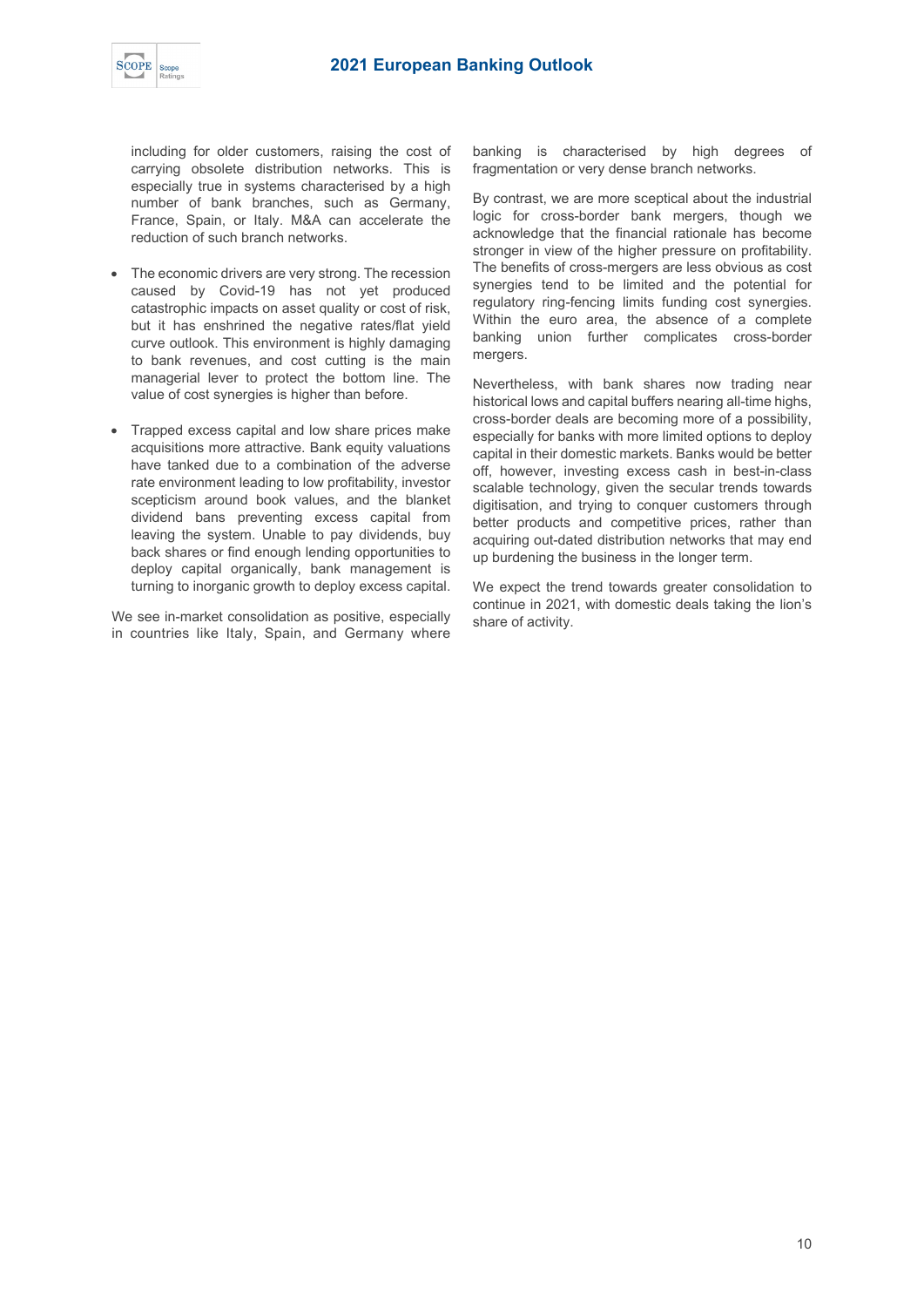

### <span id="page-10-0"></span>**Annex II: Related research**

2020 European Bank Outlook: Over the hills but far from a profitable future" published Dec 2019 available [here](https://www.scoperatings.com/ScopeRatingsApi/api/downloadstudy?id=22b7f49e-ed40-465b-a279-49544340f283)

AT1 Quarterly: legacy instruments, infection risk and usability of capital buffers, published Nov 2020 available [here](https://www.scoperatings.com/ScopeRatingsApi/api/downloadstudy?id=5227c470-e476-4c8c-9c43-a17e582ee256)

Domestic bank consolidation wave gathers pace; cross-border outlook improves, published Nov 2020 available [here](https://www.scoperatings.com/#!search/research/detail/165728EN)

Italian banks: moratorium extension delays loss recognition, raising uncertainties, published Sep 2020 available [here](https://www.scoperatings.com/ScopeRatingsApi/api/downloadstudy?id=7104ee06-4ce7-46fa-bd4e-e59f5b7384f5)

French banks: Q3 results were comforting but it's not over, published Dec 2020 availabl[e here](https://www.scoperatings.com/#!search/research/detail/165880EN)

The Wide Angle: more opportunities than risks for European banks in 2021, Nov 2020 availabl[e here](https://www.scoperatings.com/#!search/research/detail/165636EN)

Earnings outlook for Norwegian banks more nuanced than zero interest rates suggest Oct, 2020 availabl[e here](https://www.scoperatings.com/#!search/research/detail/165455EN)

When cash is no longer king: from mobile payments to central bank digital currencies, forthcoming.

The regulatory outlook for European banks in 2021 and beyond, forthcoming.